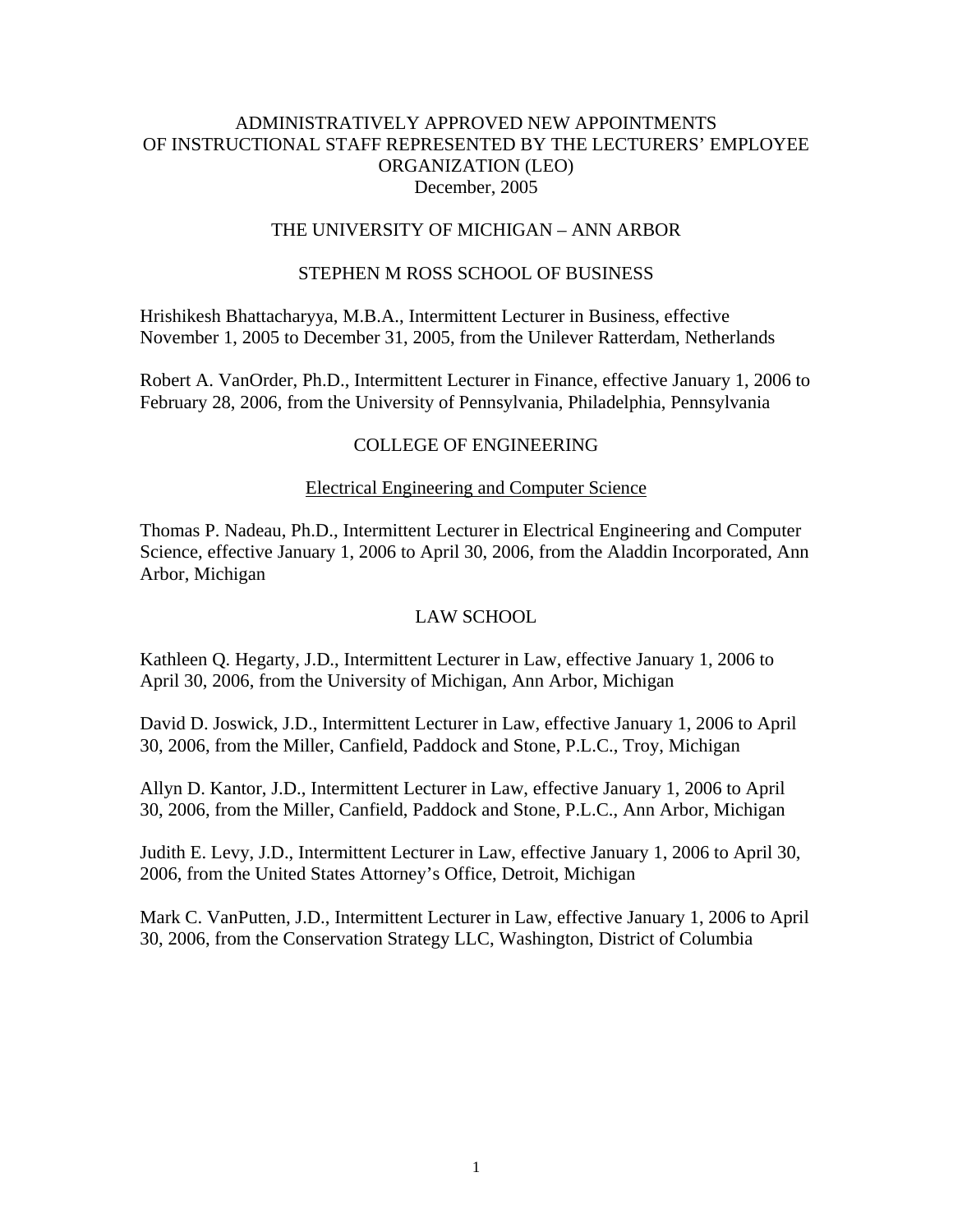## ADMINISTRATIVELY APPROVED NEW APPOINTMENTS OF INSTRUCTIONAL STAFF REPRESENTED BY THE LECTURERS' EMPLOYEE ORGANIZATION (LEO) December, 2005

## THE UNIVERSITY OF MICHIGAN – ANN ARBOR

# COLLEGE OF LITERATURE, SCIENCE, AND THE ARTS

## Anthropology

Denise M. Guillot, M.A., Lecturer I in Anthropology, effective January 1, 2006 to April 30, 2006, from the Boston University, Boston, Massachusetts

## Comparative Literature

Nirmala Singh-Brinkman, Ph.D., Lecturer I in Comparative Literature, effective January 1, 2006 to April 30, 2006, from the Citadel, Charleston, South Carolina

## SCHOOL OF MUSIC

Lyndon B. Sorzano, Intermittent Lecturer in Music, effective September 1, 2005 to December 31, 2005, from the Rudolf Steiner High School, Ann Arbor, Michigan

Kay Zavislak, M.M., Intermittent Lecturer in Music, effective January 1, 2006 to April 30, 2006, from the University of Michigan, Ann Arbor, Michigan

Caroline L. Coade, M.Mus., Lecturer I in Music, effective September 1, 2005 to April 30, 2006, from the Detroit Symphony Orchestra, Detroit, Michigan

Matthew J. Tropman, B.M.A., Lecturer I in Music, effective September 1, 2005 to April 30, 2006, from the University of Michigan, Ann Arbor, Michigan

## SCHOOL OF NURSING

Kathleen A. Lavery, M.S., Lecturer I in Nursing, effective September 1, 2005 to December 31, 2005, from the Bronson Women's Service, Kalamazoo, Michigan

Dana J. Tschannen, Ph.D., Lecturer I in Nursing, effective September 1, 2005 to April 30, 2006, from the University of Michigan, Ann Arbor, Michigan

## COLLEGE OF PHARMACY

Meihua R. Feng, Ph.D., Lecturer I in Medicinal Chemistry, effective November 1, 2005 to April 30, 2006, from the University of Michigan, Ann Arbor, Michigan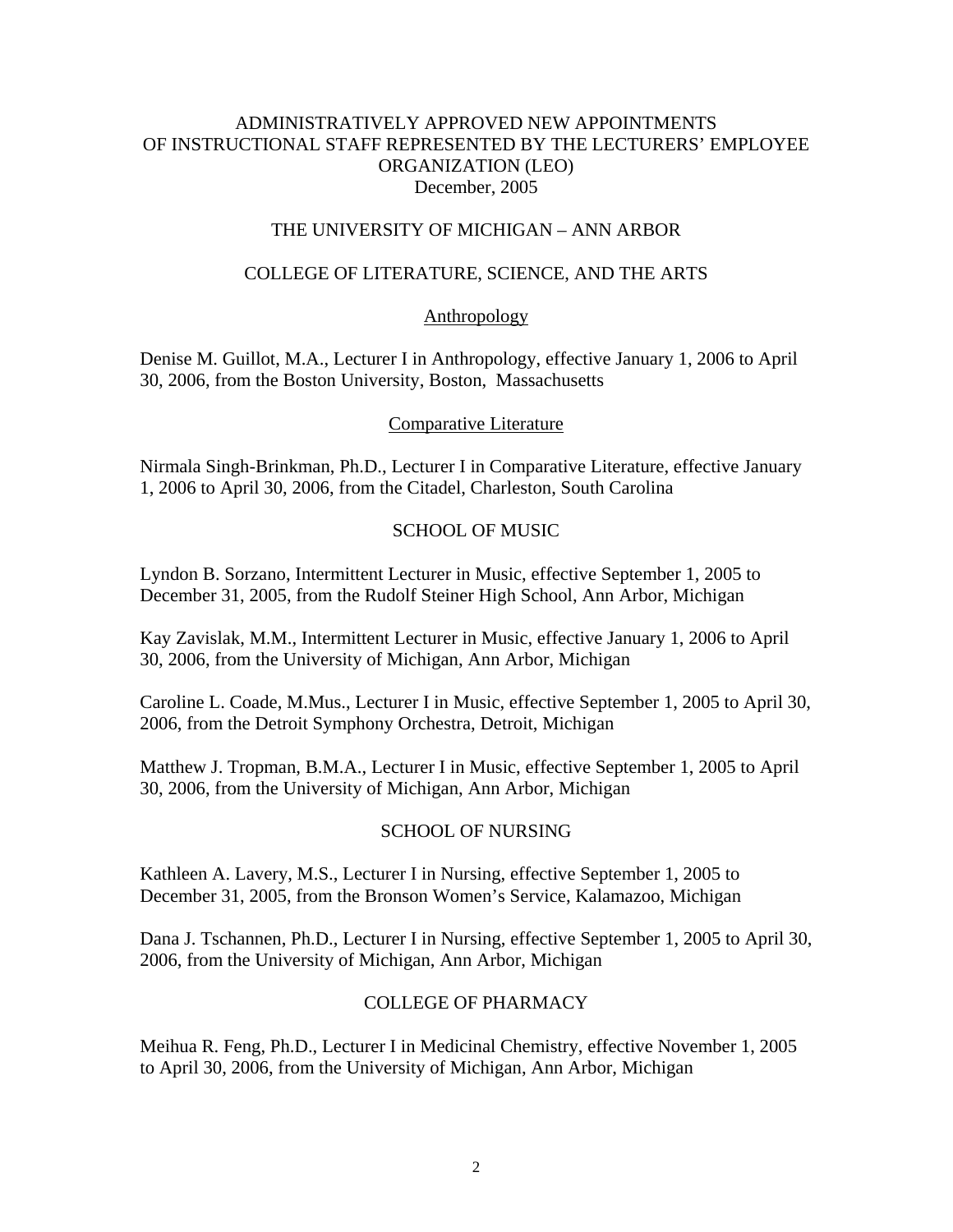## ADMINISTRATIVELY APPROVED NEW APPOINTMENTS OF INSTRUCTIONAL STAFF REPRESENTED BY THE LECTURERS' EMPLOYEE ORGANIZATION (LEO) December, 2005

## THE UNIVERSITY OF MICHIGAN – FLINT

# COLLEGE OF ARTS AND SCIENCES

## Communication and Visual Arts

Joseph Ghattas, M.A., Lecturer I in Communication and Visual Arts, effective January 1, 2006 to April 30, 2006, from the University of Michigan, Flint, Michigan Education

Catherine A. Mahler, M.Ed., Lecturer I in Education, effective September 1, 2005 to December 31, 2005, from the University of Michigan, Flint, Michigan

#### Health Sciences and Administration

Tim Nemecek, M.P.A., Lecturer I in Health Sciences and Administration, effective January 1, 2006 to April 30, 2006, from the University of Michigan, Ann Arbor, Michigan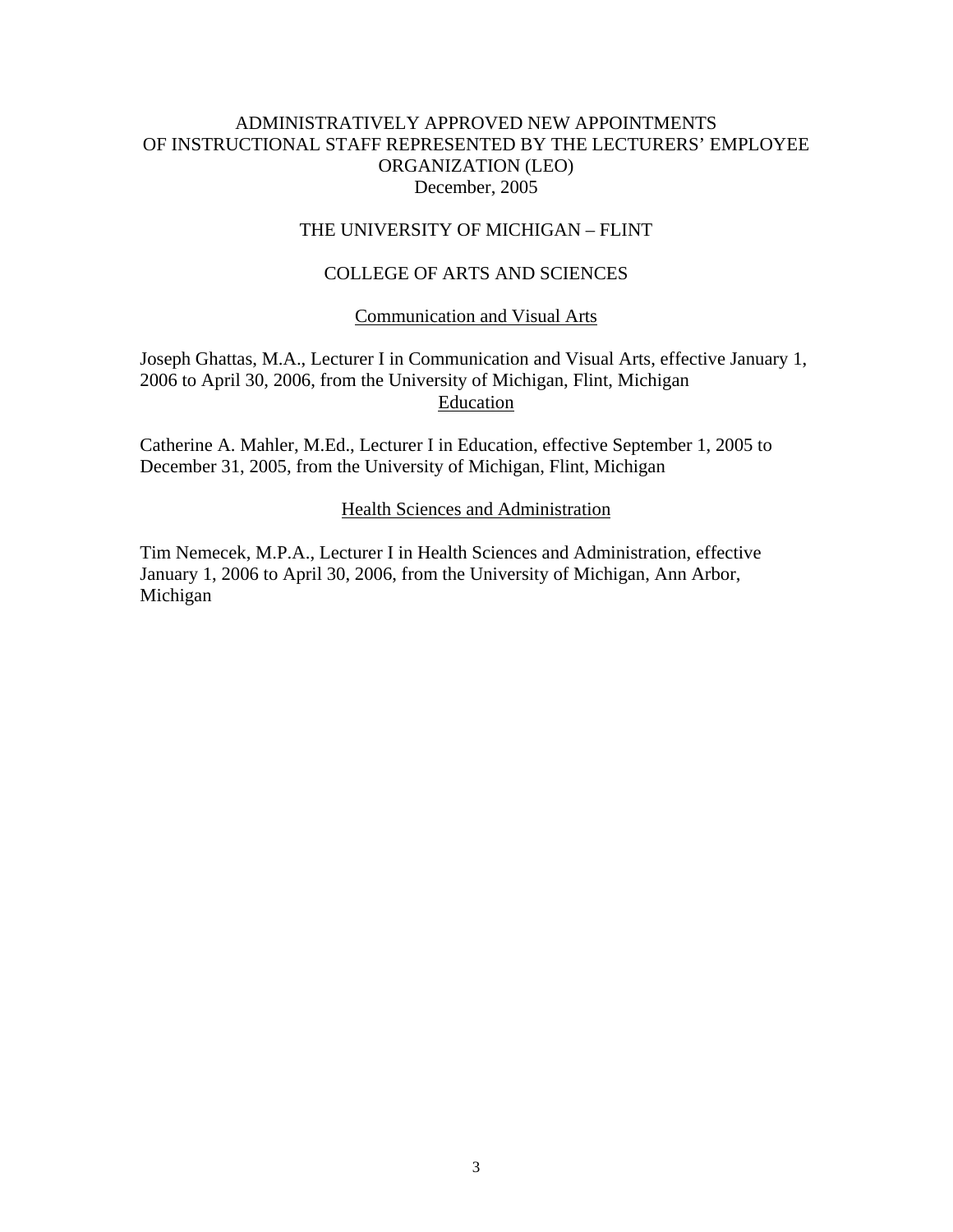# ADMINISTRATIVELY APPROVED LEAVES OF ABSENCE GRANTED TO INSTRUCTIONAL STAFF REPRESENTED BY THE LECTURERS' EMPLOYEE ORGANIZATION (LEO) December, 2005

## THE UNIVERSITY OF MICHIGAN – ANN ARBOR

## COLLEGE OF LITERATURE, SCIENCE, AND THE ARTS

## Comprehensive Studies Program

Enid J. Zimmerman, Ph.D., Lecturer IV in American Studies, Department of Comprehensive Studies Program, on personal leave effective January 1, 2006 to May 31, 2006.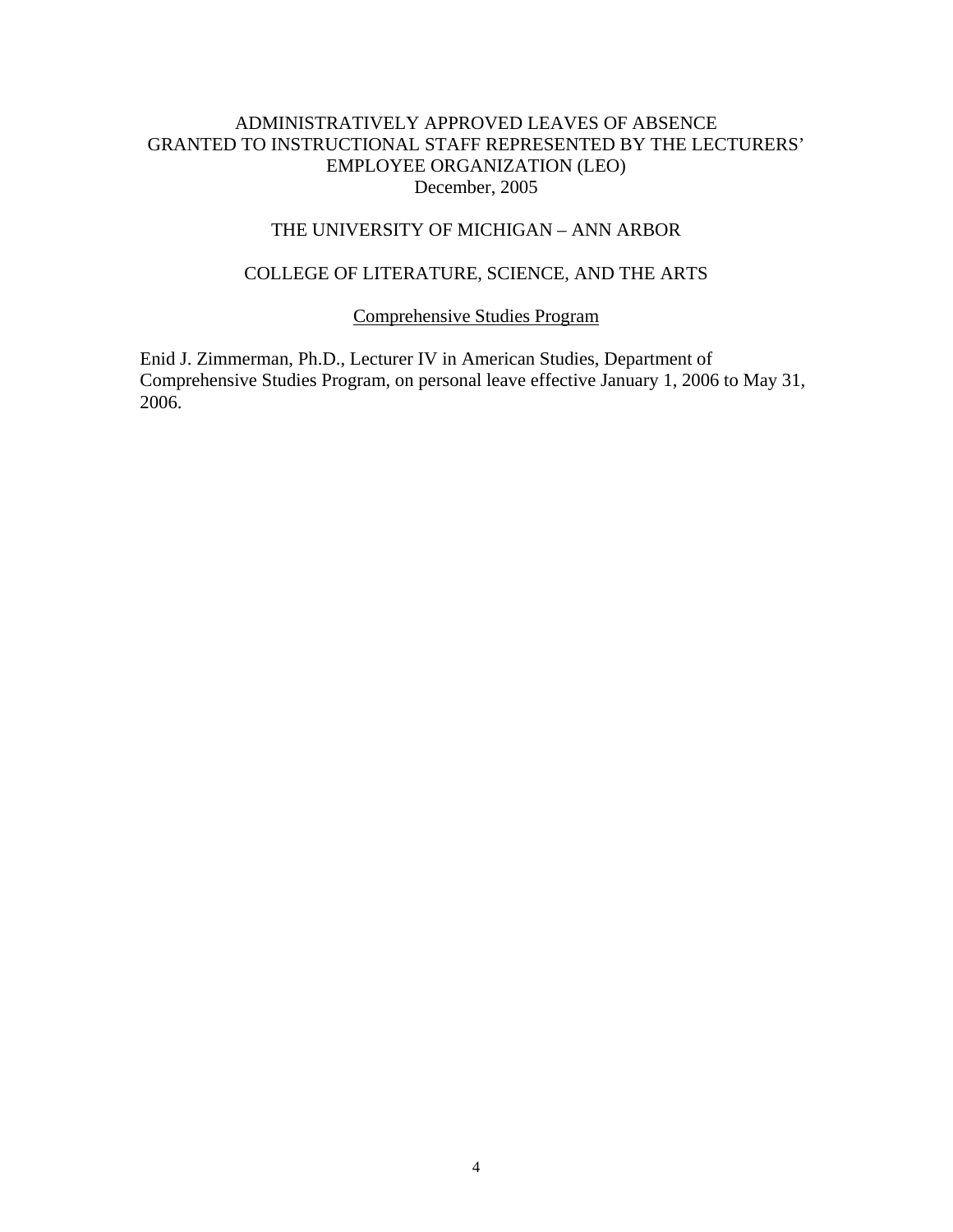# TERMINATIONS OF INSTRUCTIONAL STAFF REPRESENTED BY THE LECTURERS' EMPLOYEE ORGANIZATION (LEO) December, 2005

# THE UNIVERSITY OF MICHIGAN – ANN ARBOR

### COLLEGE OF LITERATURE, SCIENCE, AND THE ARTS

# Residential College

Margaret L. Steneck, Ph.D., Lecturer II in History, Residential College, retired after 24 years of service effective December 31, 2005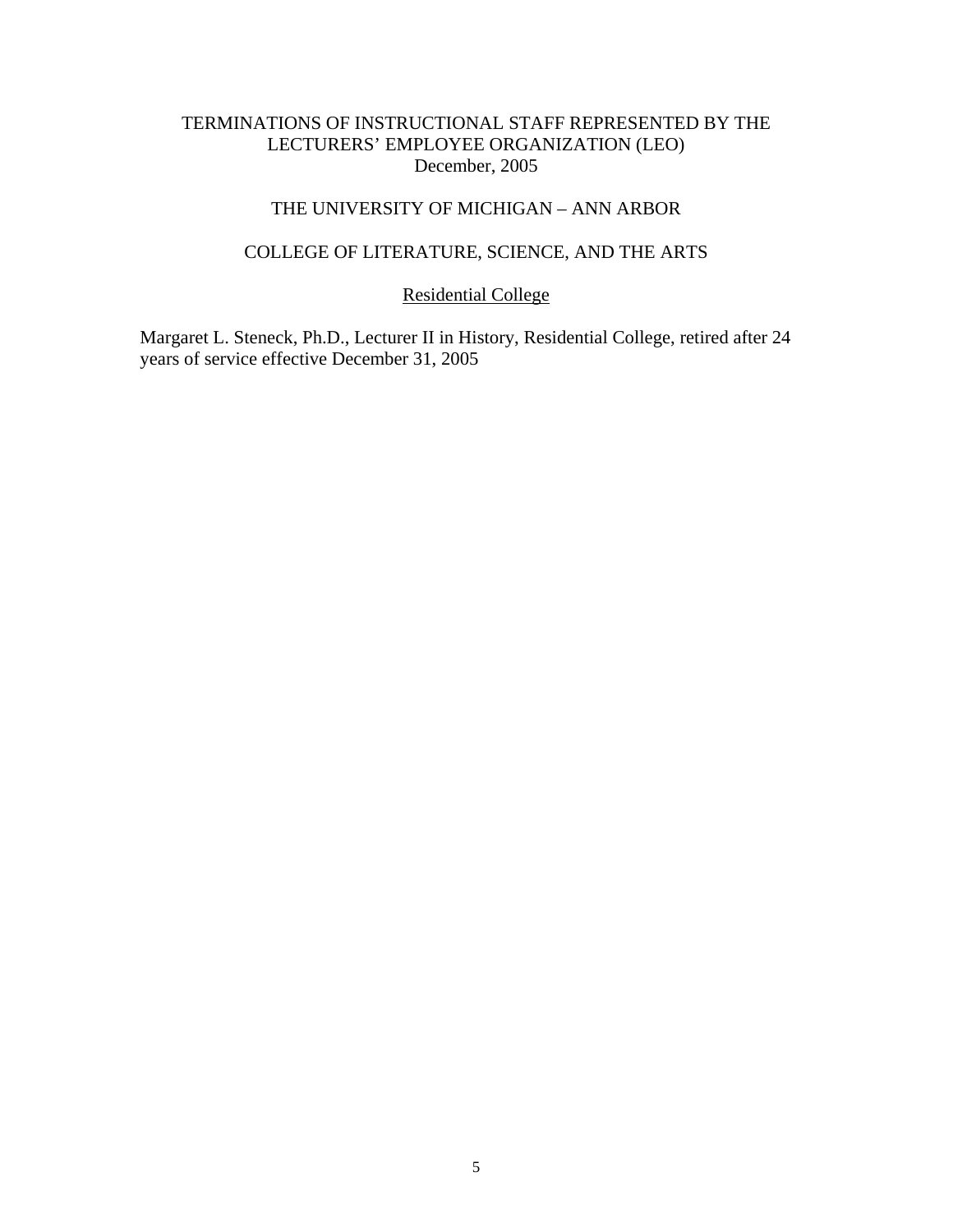# TERMINATIONS OF INSTRUCTIONAL STAFF REPRESENTED BY THE LECTURERS' EMPLOYEE ORGANIZATION (LEO) December, 2005

# THE UNIVERSITY OF MICHIGAN – FLINT

# SCHOOL OF HEALTH PROFESSIONS AND STUDIES

Courtney B. Bentley, M.A., Adjunct Lecturer in Nursing, resigned after 1 year of service for personal reasons, effective November 4, 2005